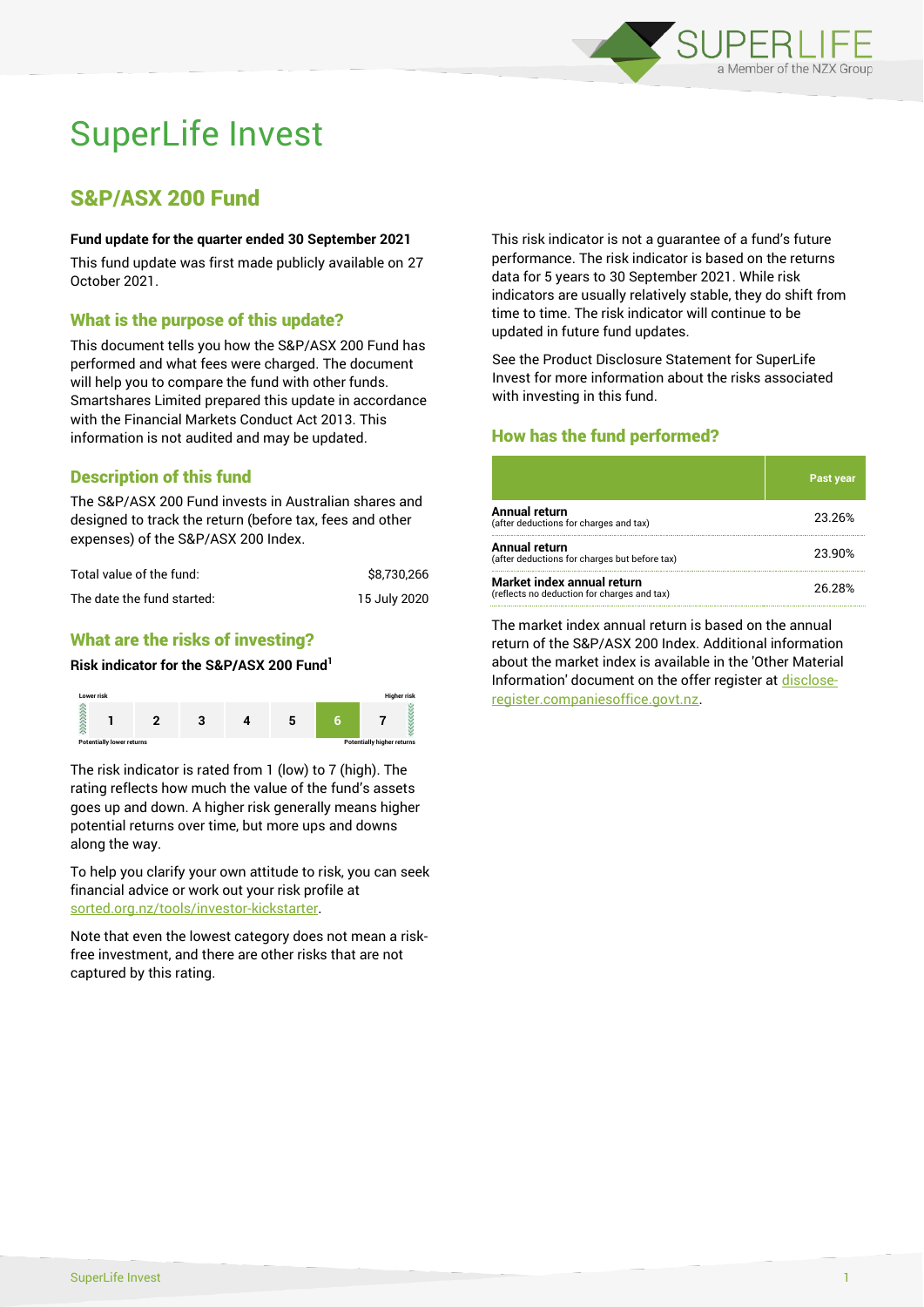

# What fees are investors charged?

Investors in the S&P/ASX 200 Fund are charged fund charges. These are as follows:

|                                                       | % per annum of fund's<br>net asset value |  |
|-------------------------------------------------------|------------------------------------------|--|
| <b>Total fund charges</b>                             | በ 49%                                    |  |
| Which are made up of:                                 |                                          |  |
| <b>Total management and administration</b><br>charges | 0.49%                                    |  |
| Including:                                            |                                          |  |
| Manager's basic fee                                   | 0.48%                                    |  |
| Other management and<br>administration charges        | 0.01%                                    |  |
| Other charges                                         | Dollar amount per investor               |  |
| Administration fee                                    | \$12 per annum                           |  |

Investors may also be charged individual action fees for specific actions or decisions (for example, if an investor has a financial adviser and has agreed to pay a fee to the adviser for providing financial advice). See the Product Disclosure Statement for SuperLife Invest for more information about those fees.

The fees set out above include GST where applicable.

Small differences in fees and charges can have a big impact on your investment over the long term.

# Example of how this applies to an investor

Jess had \$10,000 in the fund at the start of the year and did not make any further contributions. At the end of the year, Jess received a return after fund charges were deducted of \$2,326 (that is 23.26% of her initial \$10,000). Jess paid other charges of \$12. This gives Jess a total return after tax of \$2,314 for the year.

## What does the fund invest in?

#### **Actual investment mix**

This shows the types of assets that the fund invests in.



#### **Target investment mix**

This shows the mix of assets that the fund generally intends to invest in.

| <b>Asset Category</b>        | <b>Target asset mix</b> |
|------------------------------|-------------------------|
| Cash and cash equivalents    |                         |
| New Zealand fixed interest   |                         |
| International fixed interest |                         |
| Australasian equities        | 100.00%                 |
| International equities       |                         |
| Listed property              |                         |
| Unlisted property            |                         |
| Commodities                  |                         |
| Other                        |                         |